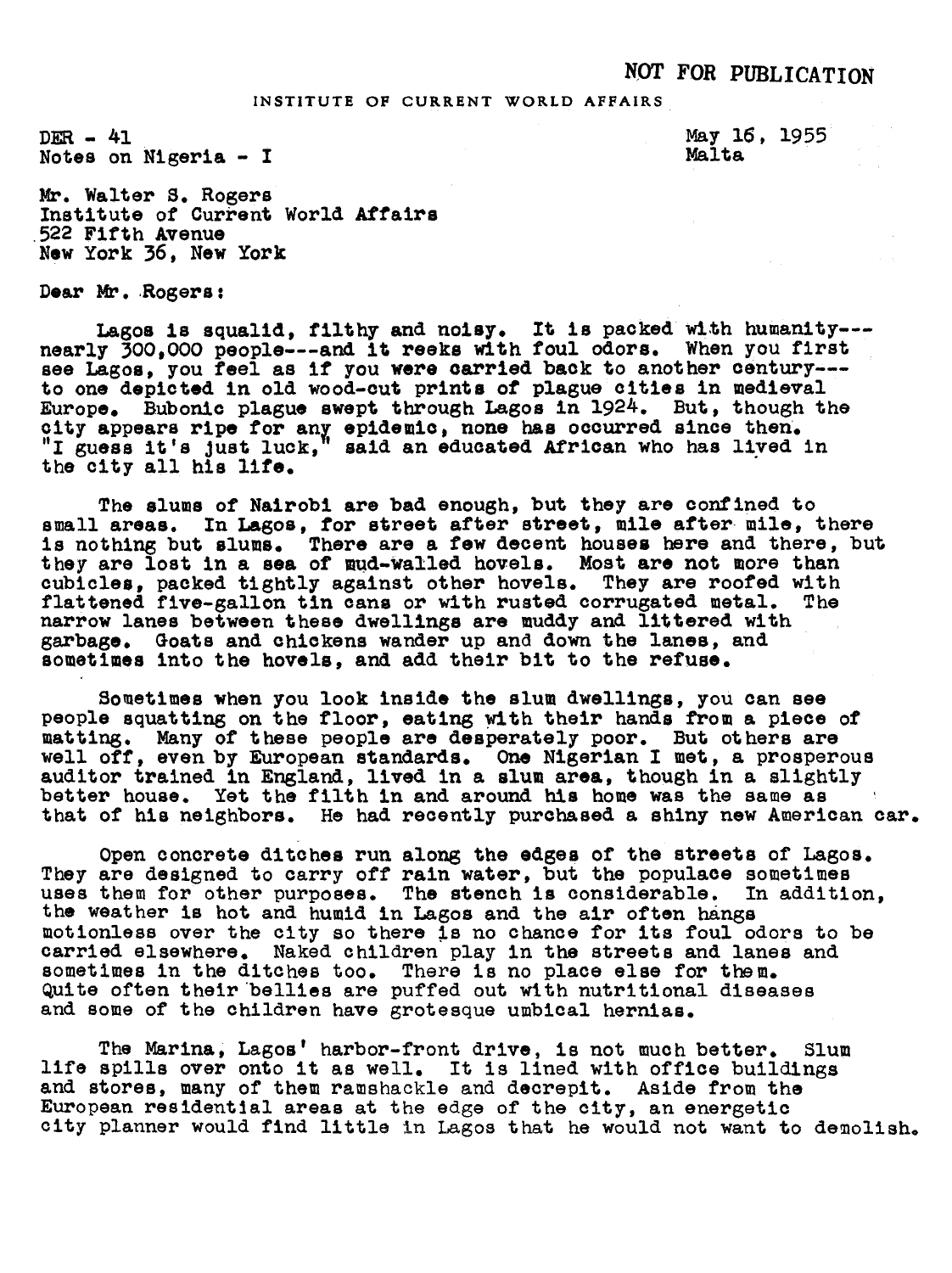$DER - 41$   $-2$   $-$ 

You find none of the ease and politeness of East Africa in Lagos. Its people are in a hurry. Taxis, trucks and cars race through the narrow streets at twenty and thirty miles an hour, angrily blasting paths with their horns. Pedestrians, cyclists and pushcart pushers Jump quickly when they hear a horn and once I saw a man wind up in one of the putrid storm ditches. Death or disability goes to those who dally. Road courtesy toward other vehicles also is unknown. When two vehicles meet, the drivers behave like knights of old at a narrow foot bridge. Bad accidents occur regularly.

There is a god who rules over Lagos with a firm hand and his name is Get-Rich-Quick. People bent on making their fortunes pour into the city daily from the outlying districts of Nigeria and the population has been growing rapidly. A good many of these people are traders, and you see them everywhere. They even wander into hotel lounges to pester visitors into buying cheap watches, trinkets, crude wood carvings and other Junk.

The streets are lined with shops, most of them so tiny that they amount to not much more than a niche in a wall. They sell flashy cloth prints, wrist watches that run only until the buyer has parted with his money, pots and pans, herbs and JuJu, or witchcraft, charms. A great many of the traders are women--"mammy" traders---and some of them even spread their wares at the edge of the street, only a few feet from the wheels of speeding trucks.

There is a continual din in the streets, the combined result of the cries of vendors, auto and truck horns, the chatter and laughter of passers-by and the cacaphony of a dozen radios and phonographs blaring out different American jazz and African tribal tunes. Even the naked urchins have picked up the mood of Lagoe. "Give me money, they scream at you when you walk down the street. Failing to get any, they scream insults. Sometimes people stop you on the street and tell you that you can photograph them if you will give them a couple of shillings.

The costumes of the people in the streets are varied and colorful. Most of the people are Yorubas as Lagos is in western Nigeria, the home of the Yoruba-speaklng tribes. Yoruba women wear big blue turbans, western-style blouses and long pieces of blue cloth which they wrap around themselves as skirts. Every few minutes a Yoruba woman will unhitch her skirt, revealing a stretch of brown thigh or more, then hitch it up again with a flourish.

Many men wear the traditional Yoruba dress, a gown, usually of bright colors, pajama-like trousers and a cap. This costume is said to be of Arab origin, having come from across the Sahara. It is considerably modified from the Arab style 'and Muslim, Christian and pagan Yorubas alike wear it. In these days of impending selfgovernment, when national feelings are running high, a number of Yorubas have given up western dress for the traditional one.

One evening in Lagos I had drinks with the correspondent for The Times of London. He is an African in his sixties and his name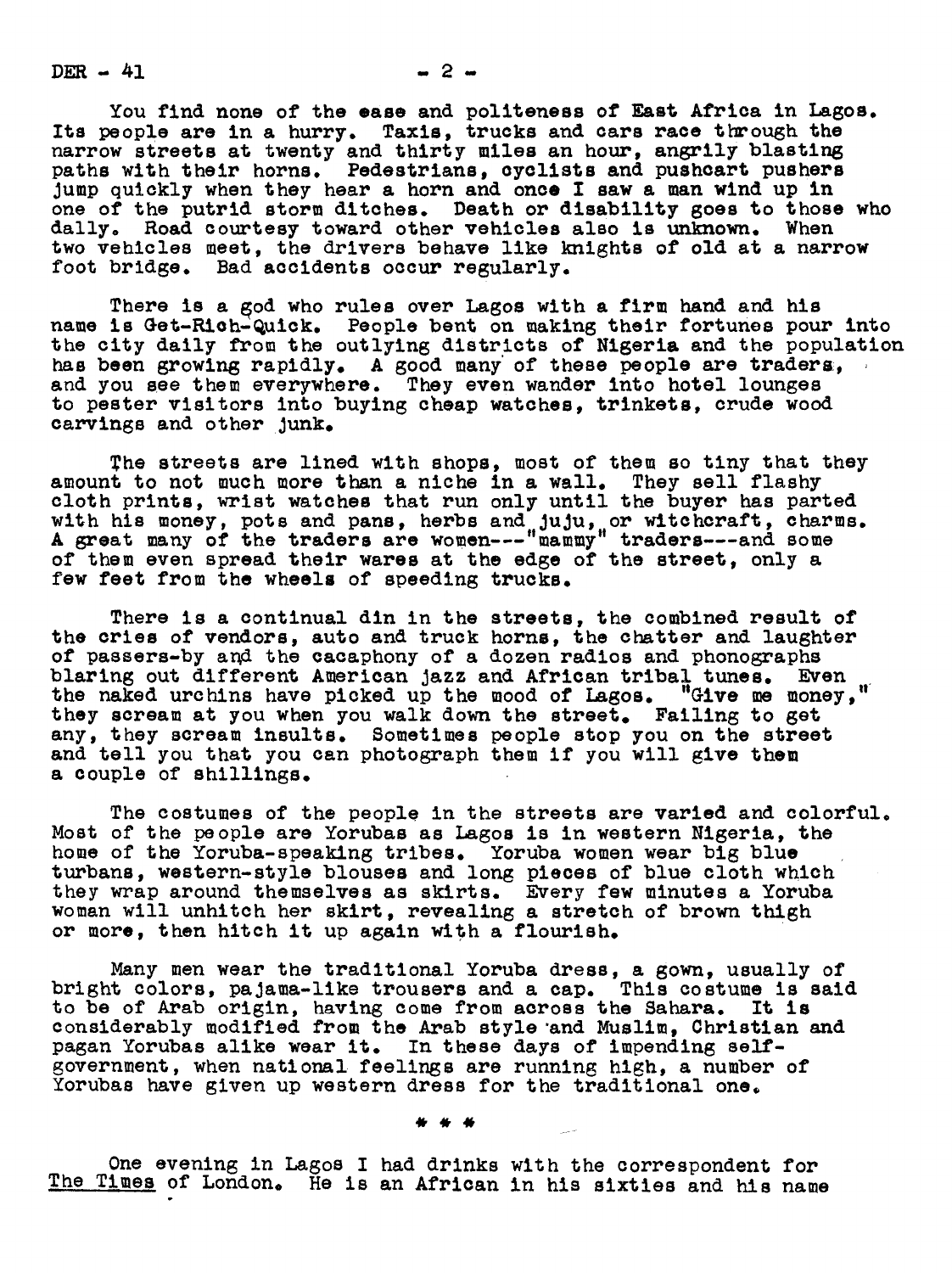$DER - 41$   $-3 -$ 

is Ernest Ikoll. Ikoll is a veteran Nigerian newspaperman and politician. He is portly and has bushy gray hair. He invited me to come to the Island Club, an lurer-racial social center. Several young men, some of them Lagos town councillors, came up to pay heir respects to Ikoli. None of them ever began or ended a sentence without including at least one "Sir" in it. All over Africa the older generation complains that the younger men have no respect for them, but Ikoli seems to show that the younger men will pay the traditional respect if the older man has the education and background to meet them on equal terms.

Ikoli and I talked about the hostile attitudes between the three regions---he west (mostly Yoruba), the east (mostly Ibo) and the north (inhabited by the Hausa and other Muslim tribes). At present these regions are loosely federated, each having its own premier, and some people think they will fly apart, or at each other's throats, once the restraining hand of the British is removed. In fact, some Africans I met talked gleefully of war. I asked Ikoli if he thought war was possible.

"There'll even be war between Ibos and Ibos," he said. "The British brought us together by cue government and by roads, communications and schools attended by boys of different tribes. We never had been together before and we never wanted to be. When the British leave,<br>we'll probably go back apart again, unless we get a really big leader to hold us together."

"Is there any leader like that around?" I asked.

"Heavens no." he said.

Some more young men came up to greet Ikoll. After they left he sighed and said, "We're going too fast and nobody knows where we're going."

As we were leaving the Island Club, Ikoli introduced me to a young African woman and he said that she is the third Nigerian woman to become a barrister. "I may be primitive but I think a woman's place is in the home," Ikoli told her. "That's where I like them."

"Well, you're wrong," she said good-naturedly.

When I returned to my hotel, an African in sloppy western dress bounded up from a chair in the lounge and said, "Hello, my friend." It took a while for me to place him and then I remembered that <sup>I</sup> had stopped my car to ask him for directions a few days before. He got into the car and rode along to show me the way. I had given him two shillings for his trouble.

"You didn't recognize me and you don't know that I am a prince, he said.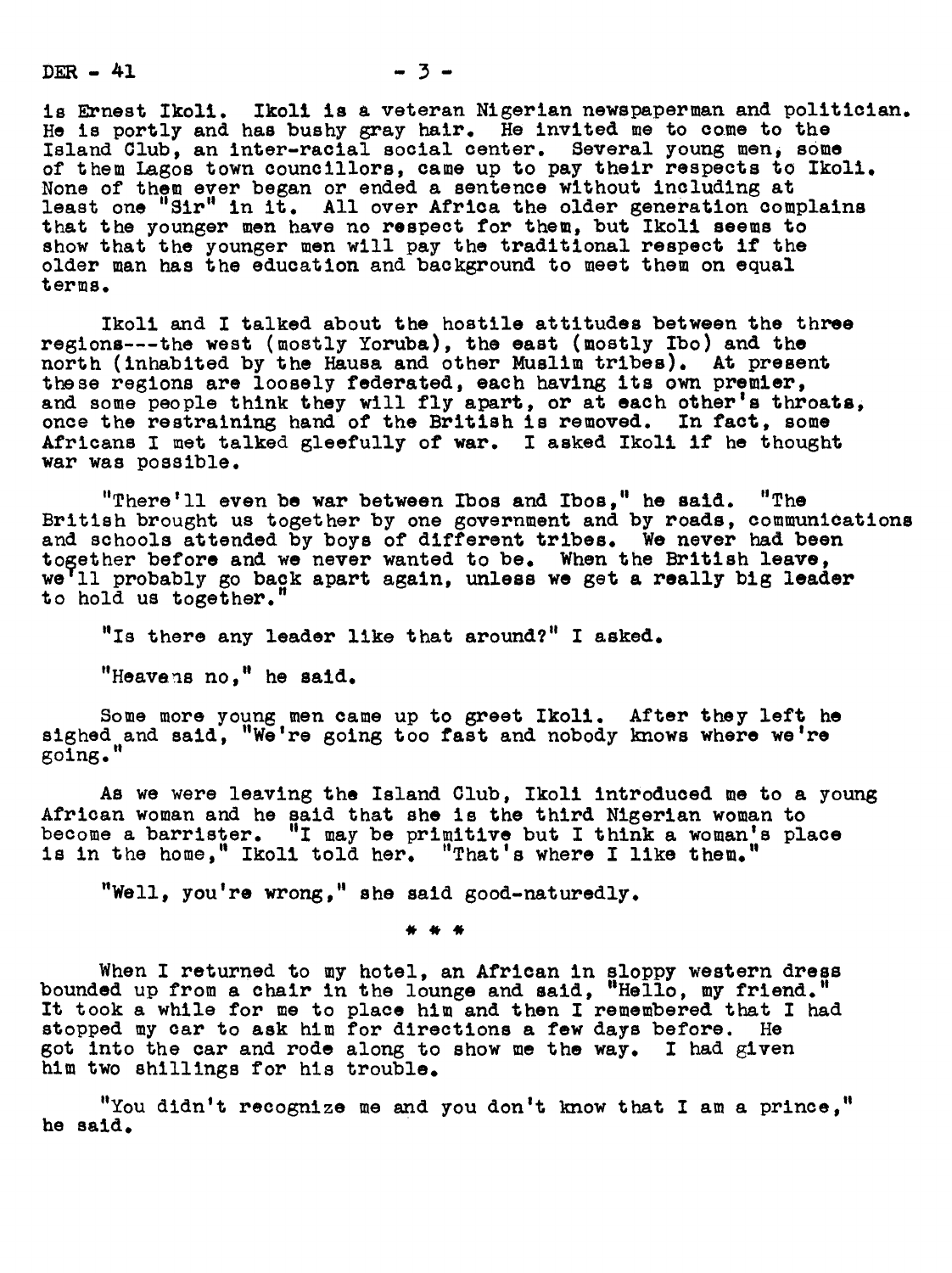I bought the prince a beer.

"Some days I will be King of Lagos," he exclaimed loudly. "When<br>I saw you, it was like an elecka trick shock to my body. I said to myself, 'There is & man who has come to Nigeria to set up a business|I also told  $wysell$ , 'I am the man to help him!'"

The prince's eyes gleamed through a fog of many beers. I told him I was not a businessman. He took that for caution on my part and dismissed the denial with a wave of the hand. Pulling his chair closer to aine, he said:

"Yes, I told myself that I, the prince, who has the local res, I told myself that I, the prince, who has the local<br>knowledge, is the best man to be associated with this foreign businessknowledge, is the best man to be associated with this foreigh b<br>man who has come to Nigeria. I worked for an American once and when he left Nigeria he gave me his radio. I said, 'Should you be 6ivin6 ae 5his expensive radio?' and he said, 'Yes:'" The prince Inadvertently expectorated on the table.

At that point, the prince's brother, who seemed to be the senior prince, rose from a nearby table and started out the door. The junior prince quickly bolted down the rest of his beer and bounded after his brother. "I will come back to talk more business with you tomorrow morning, my friend," he hollered over his shoulder. Fortunately he did not.

Africa is riddled with inefficiency, but in Nigeria it surpasses any territory I have yet seen. The local telegraph service is described as "hopeless." Often it takes several days, or even a week, for a telegram to reach a town a few miles away. Service between Lagos and the other main centers sometimes is interrupted for days at a time. Business firms and government agencies are staffed with Africans and there is little or no European supervision. My experience was that it was always difficult and sometimes ipossible to deal with African clerks and officials. Either there is unbelievable confusion, uncomphrehending ignorance or outright hostility.

One time I waited in Barclays Bank, Lagos, for an hour and fifteen minutes while four clerks went through the otherwise simple process of converting a dollar bank draft into sterling. With great effort, they would draw the figures and words on the cash and audit slips. Then they would study the slips for five minutes, arguing among themselves. Finally they would conclude that there had been a mistake and they would tear the slips up and start all over again. The European in charge would dart over frequently, mutter some angry words, put them on the right track, then return to his desk. He wound up handling the transaction himself while the four clerks glared at him, seeimingly convinced that this was another instance of imperialistic oppression.

At other times I would explain what I wanted to an African clerk or official. After repeating it a few times, it would dawn on me that the African was not comphrehending anything I said. I would look around desperately for a European and if there was none, <sup>I</sup> would have to forget about the matter.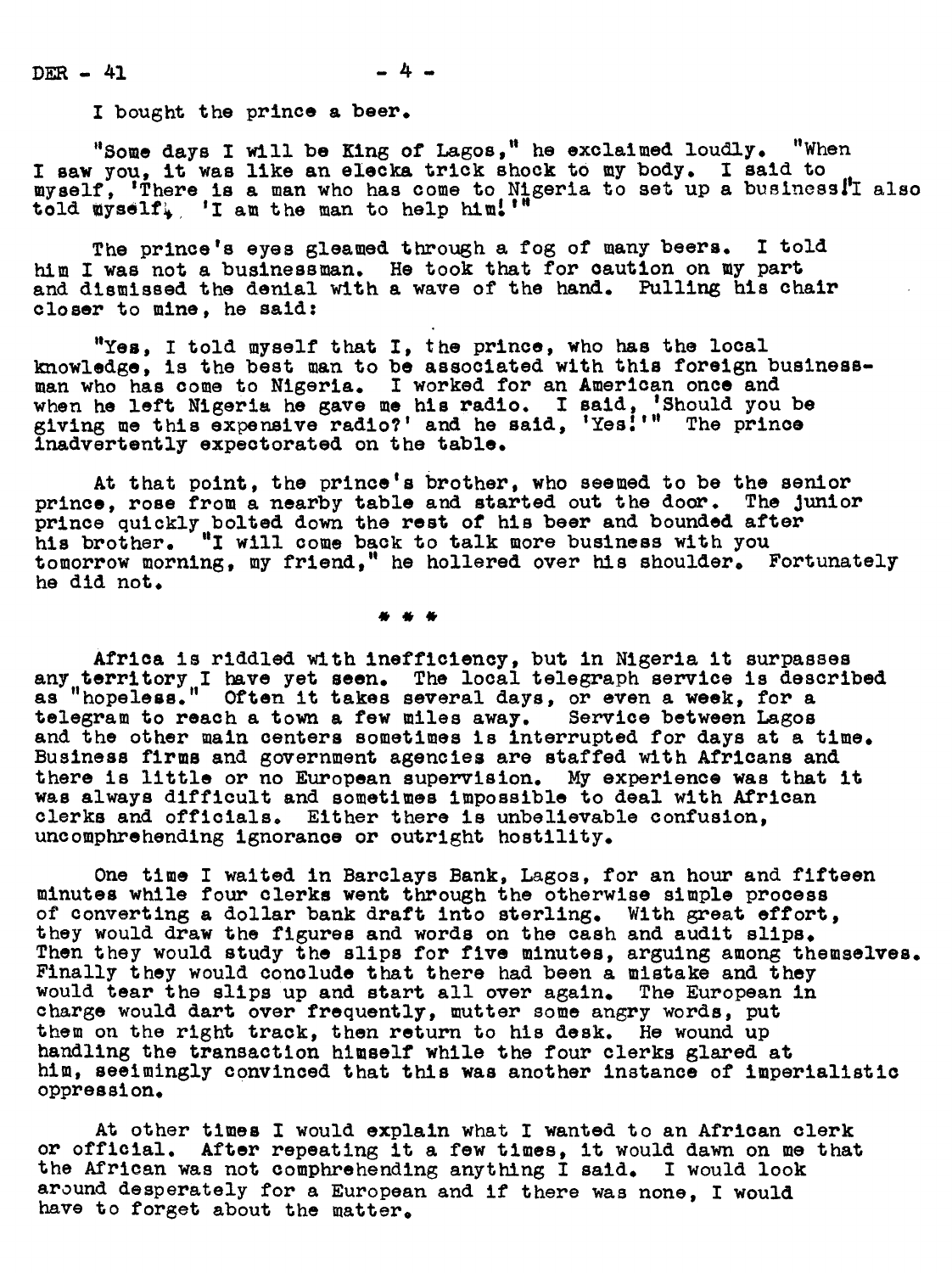$DER - 41$   $-5-$ 

"It's fantastic what goes on here," a British businessman said. You tell a clerk to send so many drums of oil to a customer. Then you come back later and say, 'Did you send those drums?'

"The clerk will look straight at you and without a flicker of the eye---mark you, that is important, without a flicker of the eye---he will say he sent them. You say, Fine .

"Then a few days later you get a rocket from the customer saying where's the oil? You go back to the clerk and say, 'You did send that oil, didn't you?' He'll say, 'Oh, yes, I sent it,' looking you straight in the face.

"You get suspicious. You check the shipments and you find that the oil was never sent. You go back to the clerk and confront him with this. He'll look you right in the eye and say nonchalantly, 'Oh, I'm sending it now.'"

"Don't you fire these clerks?" I asked the businessman.

"What's the use, " he said. "The next one would be Just the same. Then, with a sneer, he added, "That's Nigerianization for you."

In Lagos and elsewhere in Nigeria you also have to cope with hostility and rudeness from clerks and officials in government and private offices. This rudeness is not only directed against Europeans, but against other Africans as well. An African reader recently wrote to the Daily Times, a Lagos newspaper, as follows:

"A few days ago I had occasion to transact what I had imagined would be business of five minutes' duration. It took the lordly would be business of five minutes duration. It took the folding<br>counter-clerk ninety minutes to attend to a dozen of us. The policeman,<br>the shop assistant, the counter-clerk, the nurse, the salesman and even<br>the telephone courtesy or politeness, unless you have the courage to walk into the adjoining office of the local representative of British imperialism and seek the aid of a white expatriate before you complaint will be effective.

"And here I am tempted to ask whether in self-governing Nigeria duty will be performed freely, readily and willingly for its own sake or only for fear of the consequences of default.

One time I went into the main Lagos parcel post office and was told to come back the next day. It was 4:50 p.m. "We're closing in ten minutes," an insolent clerk said.

A young British civil engineer told me he came across a road accident some months before. A small bus had gone off the road and plunged down a ravine, injuring several African passengers. "There was a hospital just up the road, so I raced up there in my car," the engineer said. "I told the African nurses to come quickly. Do you "I told the African nurses to come quickly. Do you know what they said? They said, 'No, we're going off duty in five minutes.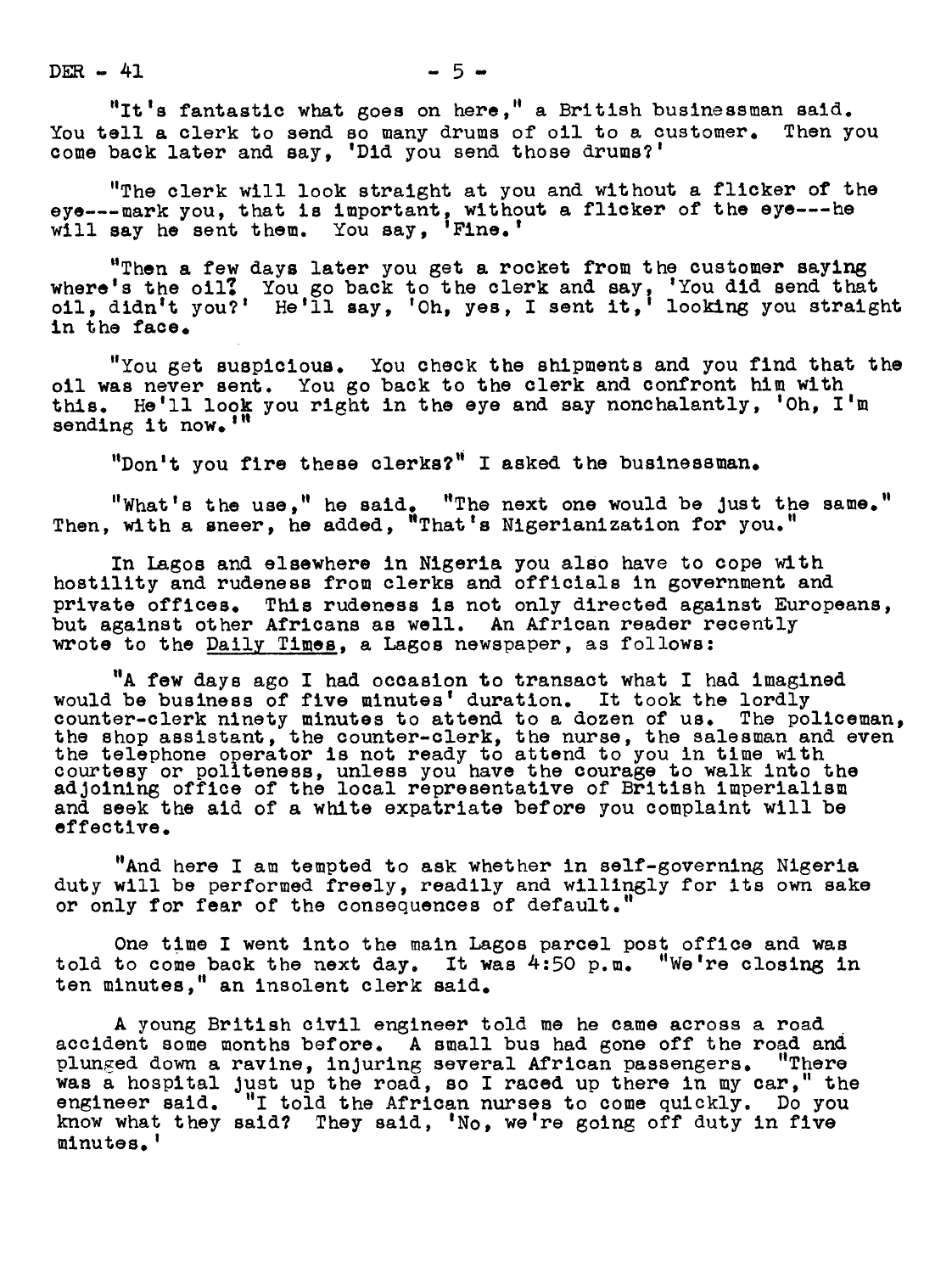$DER - 41$   $-6$   $-$ 

"I returned to the scene without them. An African policeman and I stopped a passing lorry and we asked the African driver to take the injured to the next town. The driver refused. He said he was through work for the day and was on his way home. He finally took them, but only after we threatened to tell the crowd about his attitude and turn them on him.

But there is a way of getting things done in Nigeria. That is by means of "dash." Dash signifies anything from a gift or tip to an outright bribe. There seems to be no real distinction between the two.

In the old days, no one would approach a chief or any other important person without giving him a gift. You couldn't expect him to listen to your complaint or grant you a favor unless you did something for him. Dash was part of the social code and it meant good manners.

These days some incidents I encountered savoured more of rapacious exaction than of courtesy. One time, while driving Just outside Lagos, I came to a public bridge across a public road. There was a gate across it and it was locked. A by-stander said we would have to walk across the bridge and ask the African road foreman to open the gate. "Oh, that means they'll want money," an African hitchhiker with me said.

We crossed the bridge and I asked the road foreman to open the gate. He stood there in silence for some time, eyeing me uneasily, then he slowly went back and opened the gate. It seemed as if he might have been debating whether to try his little racket on a European, and had decided against it.

On another occasion, when <sup>I</sup> went to a customs house to pay import duty so I could sell my car in Nigeria, the clerks let it be know through a hanger-on that they wanted "dash" for completing the transaction. <sup>I</sup> refused and an angry argument ensued. Soon all of the clerks were bellowing insults. "It's a black man's country and if you don't like it, get out," they screamed, neatly turning the issue from one of attempted extortion for performing a public service to that of race.

It seems that bribery and corruption and not confined to Junior grade officials and clerks. Stories are rife in Lagos about such doings in high places and the two main political parties regularly accuse each other of wholesale misdeeds.

Those British officials still remaining in Nigeria are disgusted by the situation. They have very high standards for public service and they look on anything else with horror. A few British officials, while admitting that corruption exists, minimize its importance. After all, they argue, corruption goes on in the United States, yet it is not of the utmost importance as far as the country as a whole is concerned.

But there is an important difference between U. S. corruption and that in Nigeria. U. S. corruption stems largely from the fact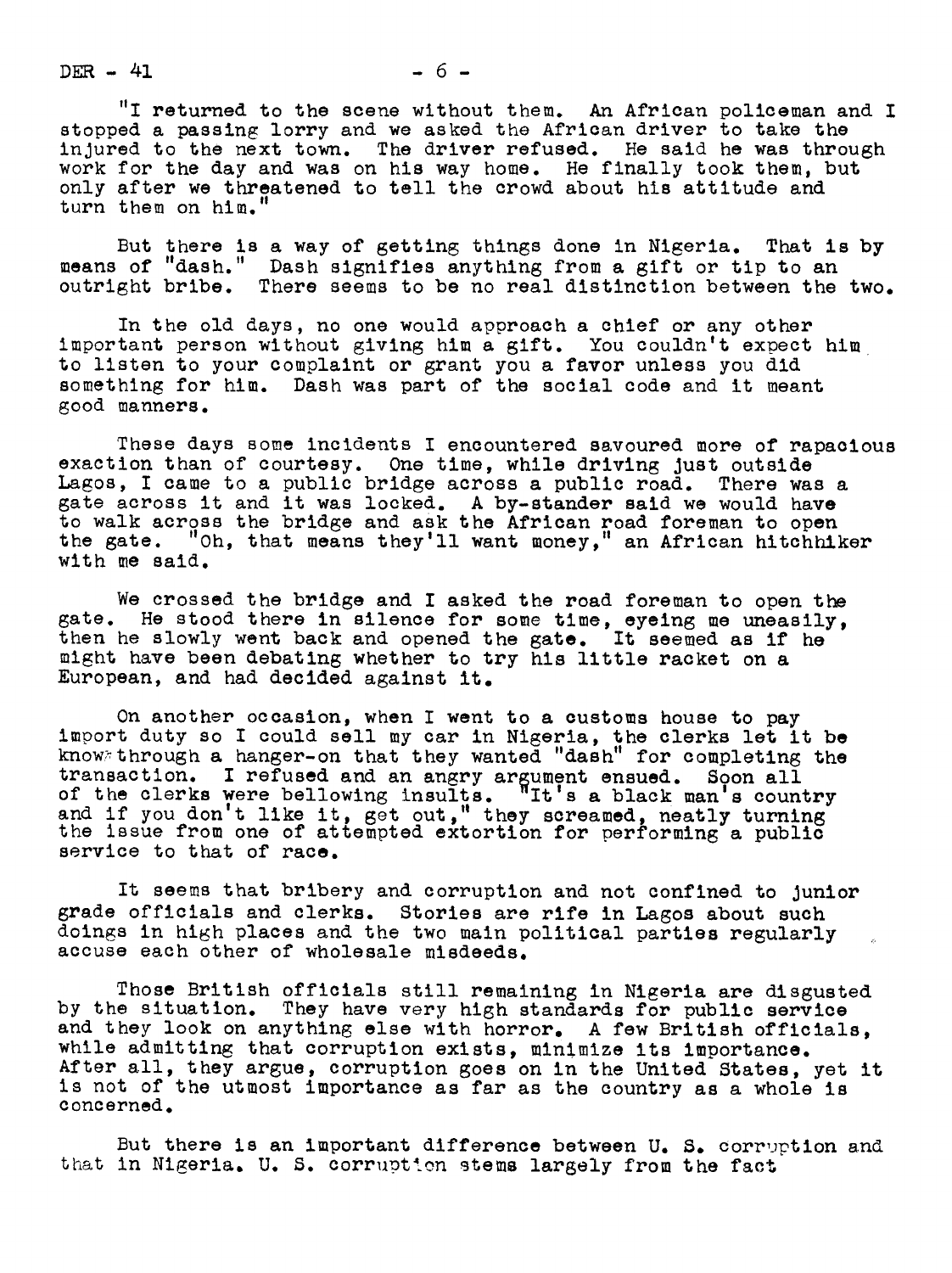$DER - 41$  - 7 -

that too few of the best people choose politics or the civil service as a career. Particularly at the municipal level, politics and the civil service are largely the domain of the ward heeler and even the semi-criminal type. But in Nigeria public service is in the hands of the "educated" men. They are the local elite and they stand as far apart from the bush tribesmen as a university professor stands from a river ward committeeman in Chicago.

Perhaps the situation will remedy itself in time. Or perhaps it will always remain that way. It could be that Nigeria Just is not interested in our ideal of honest, efficient government. There are people in the world who accept rule by a corrupt few as inevitable. The British have tried to transplant an exotic flower in the land of despotic kings, nepotism and dash. The flower may well wither for lack of care.

Reading the morning newspapers in Lagos is always an amusing experience. One, for instance, features a column headed "DON'TS FOR LADIES," from which the following nuggets were gleaned:

> "When at socials, don't try to be greedy, or make much puff when asked for a dance. This makes one a nuisance."

"Avoid spitting in public, for it is a very bad habit."

"When men come to propose love to you, don't feel too big. when men come to propose love to you, don't feel too<br>Rather, try to be courteous and polite, whatever your<br>answer may be---whether 'yes' or 'no.'"

News items are apt to startle the reader. One recent item, captioned "BURGLARS'." read as follows:

"The Acting Senior Superintendent of Police, Benin City, has issued the following warning to the Benin public:---

"Benin people, hearken to the voice of reasoning. It is understood that certain cliques and demagogues are arranging for burglars to burgle your houses.

"Mr. Oluwole, Acting Senior Superintendent of Police, now calls upon you in the interest of Benin that you should give informations about such people and their plans.

"You have been warned."

In a recent issue, one paper carried a variation on the usual wedding notice. It seems that three people were Joined together in matrimony---a Miss Johnson and a Miss Bida to a Mr. Sulaimon. The paper reported that:

"The nuptial knots were tied by Alfa M. K. Ekemode of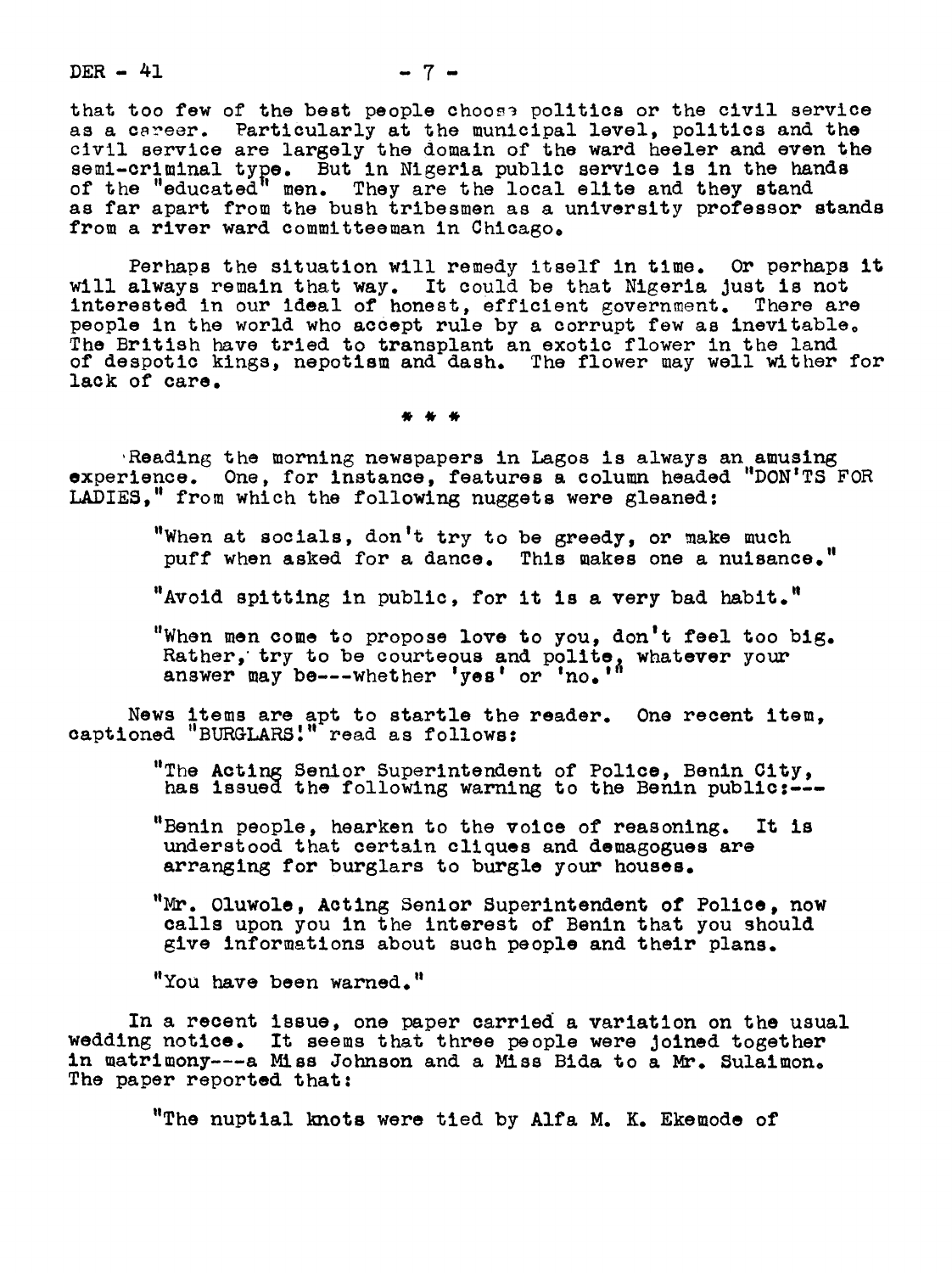the Ansar-Ud-Deen Society. At the reception which followed, the toast of the brides and bridegroom was proposed by Mr. M. K. Jinadu.

Migeria is on the verge of self-government, but no definite date has been set yet. A round table conference of Nigerian political leaders is to be held next year to discuss what will be done. The big problem is whether Nigeria will remain intact or will split up. When the British were ready to withdraw from India, the problem was whether there should be a Pakistan or not. In Nigeria there are two possible Paklstans. Antagonisms between the West, the East and the North run high. Each region has its own government, with its own Premier and cabinet, and there is a federal government in Lagos.

In addition to the regional antagonisms, there is the problem that the north is not eager to have full self-government at this time. While the south has forged ahead with western education and other aspects of advancement, the Muslim north, suspicious of change, has lagged behind. Northern leaders now fear that self-government would result in the south dominating the north. They want the British to remain until the northern masses have acquired enough western education to compete with the south as equals. The Premier of the northern region, a Fulani noble named Ahmadu the Sardauna of 8okoto, even invited those Englishmen kicked out of the independent Sudan to come to northern Nigeria to work. He and other northern leaders fear that western education will undermine their Islamic society, but confronted with the rising south, they feel they have no alternative.

The northern cabinet has thirteen Africans and three British officials in it. The two southern regions have rejected even that much British participation and all their.ministers are Africans. The British have surrendered most of their power in the south and something less than that in the north. But British governors in each region still have certain veto powers.

The regions have been told that they can have full self-government next year (thus doing away with the governors' remaining powers). But there is a proviso: self-government for any region cannot interfere with the proper working of the federation.

This loose federation is centered in the federal House of Representatives and the federal Cabinet in Lagos. The north, with more than half of Nigeria's population of 31 million, has 92 seats in the house. $(*)$  The east and west each have  $42$  seats. $(*)$ 

(\*1) The north has a population of 17 million; the east has 7.8 million and the west has 6.4 million.

(\*2) The Southern Cameroons, a United Nations trust territory under British administration, has six seats and the federal territory of Lagos has two seats. The Northern Cameroons, also a U. N. territory, politically is part of the Northern Region.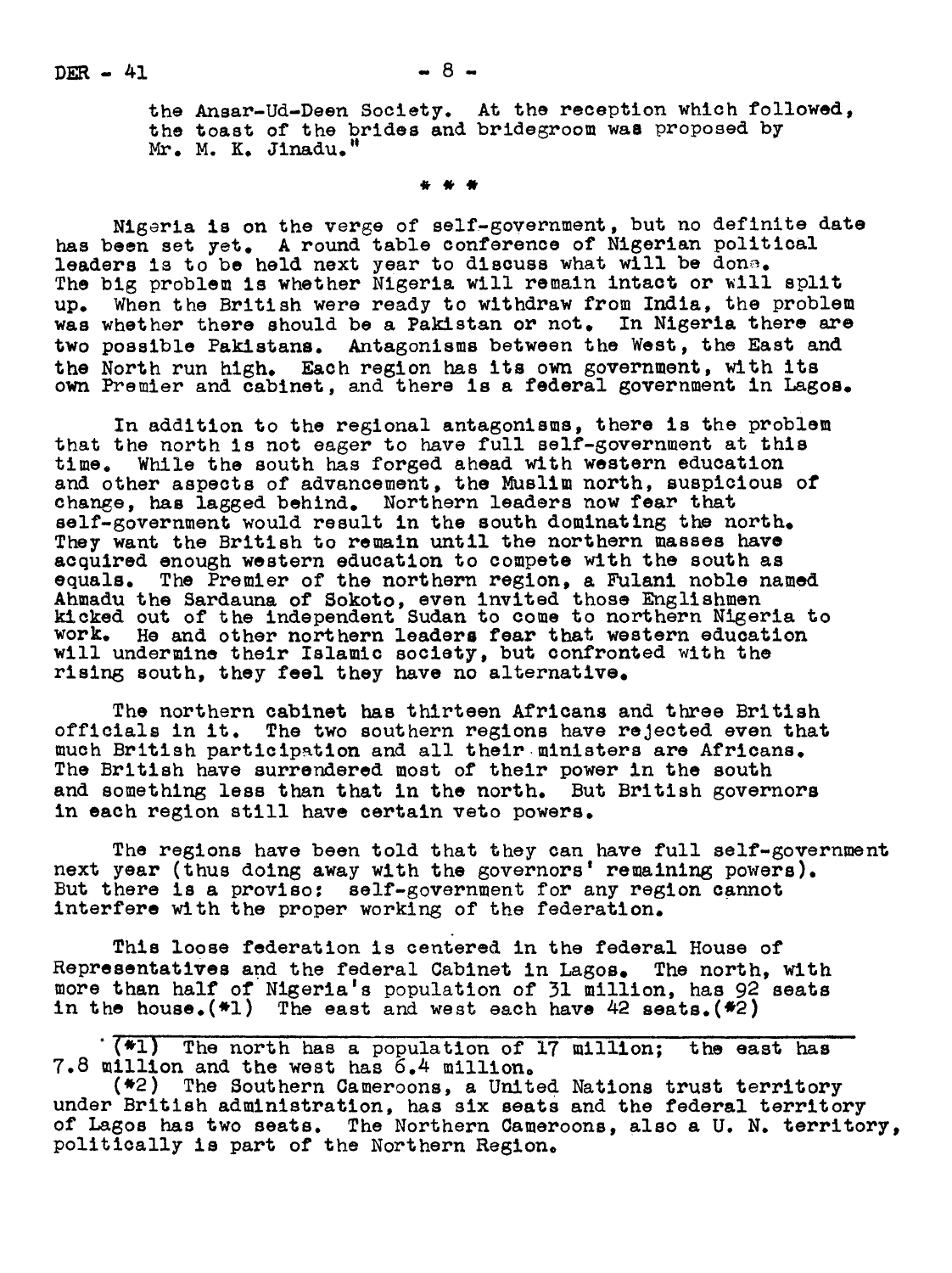$DER - 41$  - 9 -

The federal Cabinet is composed of three British officials and ten Africans. The federal government deals with a long list of subjects such as posts, currency, banking and defense. As African ministers outnumber the Europeans, they can set the policy. However the Governor-General, who presides over the Cabinet, has certain veto powers to declare that a law has been passed. Owing powers, and powers to declare that a law has been passed. to the regional antagonisms, there is no federal Prime Minister. The federation is not of the most solid sort and owes a lot, if not all, to the presence of the British.

The British are eager to keep Nigeria together. There are strong economic reasons why the federation should be preserved. The north otherwise would have no access to the sea. The south depends on the north for meat and other animal products. But economics do not always determine the future course of nations. Nigerian do not always determine the future course of nations. leaders of all views admit that federation is desirable, but there are strong centrifugal forces. If not into two or more fully independent countries, Nigeria might develop into two om more countries with something llke a Benelux arrangement with each other. Europe stands as an abiding monument to "tribalism" among white people. One should not expect Africans, whose divisions are as deep as those that separate Frenchmen, Germans and Poles, to abide by artificial boundary lines agreed to in Europe during the scramble for Africa. Some Africans talk of war. "If there is a war, it wouldn't be the first time in history," one leading politician said to me. "There are ideas that must be ironed out."

One afternoon in Lagos I had tea with a leading Gold Coast politician. "We're really going ahead in the Gold Coast, " he said , and with scarcely a pause for breath, he rattled off a long account of what is going on there. I interrupted to ask him what he thought of Nigeria. He sneered. "These people fight among themselves all the time," he said. "It will take them thirty years to get where we are. But now in the Gold Coast..." And he was off again.

Several months ago there was a cause\_ celebre in the local courts. It raised a lot of bitter feelings among the Europeans in Nigeria and those feelings still persist.

A peddler had entered the back yard of the home of a European pottery officer and was bitten by the European's dog. The European was brought to court and the prosecution said he deliberately set the dog on the African. He also kicked the African, the prosecutor said.

The European denied it, saying the dog attacked the peddler before he could intervene. The Judge then sentenced the European to twelve strokes with a cane and a fine of  $\angle$ 125 (\$350.) The European appealed and an African appeals judge cancelling the flogging and reduced the fine to  $\angle$ 25 (\$70). The European paid the fine and left Nigeria.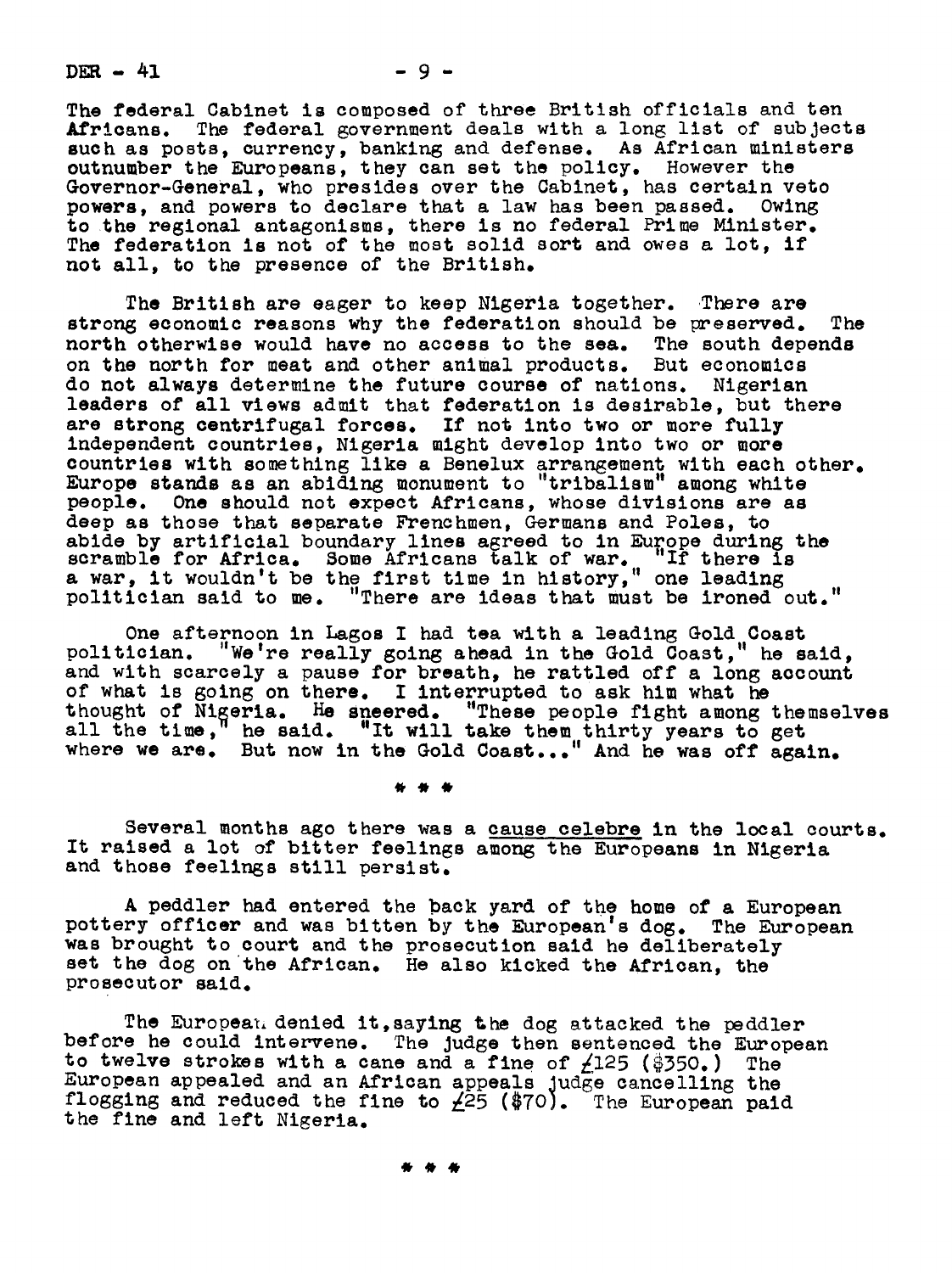$DER = 41$   $-10 =$ 

The tarmac road from Lagos to Ibadan winds first through a dense tropical forest. There are occasional cultivated clearings, but otherwise the thick tangle of trees, bushes and vines comes right to the edge of the road.

"Mammy wagons"---trucks converted into make-shlft buses---hurtle up and down the road at high speeds, carrying mammy traders and other Africans from one town to the next. The mammy wagon drivers are about the most reckless drivers I have ever encountered. I had to run partly into the ditch several times to avert head-on collisions. Many mammy wagons have sayings painted across the front. One was "Trust in God." That was rather appropriate. Another had "Live and Let Live" emblazoned across the front, which is a startling proposition to expound in that business. Others included "God's Time is Best" and "God's Case No Appeal."

In former days this coastal belt was one of the most unhealthy places in the world and West Africa was called "The White Man's Graveyard." Malaria, yellow fever and other diseases took heavy tolls from European expeditions. In 1841 four British ships were sent up the Niger to make treaties with the local chiefs to stop the slave trade. A total of 145 Europeans entered the river aboard those ships. Two months later 48 of them were dead. Sir Richard Burton, who visited Lagos in 1882, described the house of the British Governor and Consul as "containing & dead consul once a year. One had died in 1859, hie successor in 1860 and that man's successor in 1861. An old saying used to sum up the situation:

> "Beware and take heed of the Bight of Benin,\* For few come out though many go  $in.$

Health conditions in Nigeria have improved tremendously since those days. The use of malaria prophylactics and mosquito netting, the introduction of yellow fever and other inoculations and swamp drainage and other mosquito control work have cut fatalities drastically. But still Nigeria is no health spa. The climate is hot and humid and, after a long stay, Europeans find that their energy and will power begin to wilt and that their tempers flare up on the slightest provocation. Tours of duty for colonial officials are much shorter than in other colonies. Men under 35 years of age serve 18 months; those between 35 and 45 serve 15 months, and those over 45 serve only 12 months. Each gets a week's leave for every month spent in Nigeria.

There are no hotels in Ibadan and the government operates rest houses for travelers. In my room I found a sign advising patrons to sleep with their wallets under their pillows.

Ibadan has acquired a lot of importance these days. The University College for Nigeria is situated there and it is the capital of the western regional government.

A political party known as the Action Group won the western